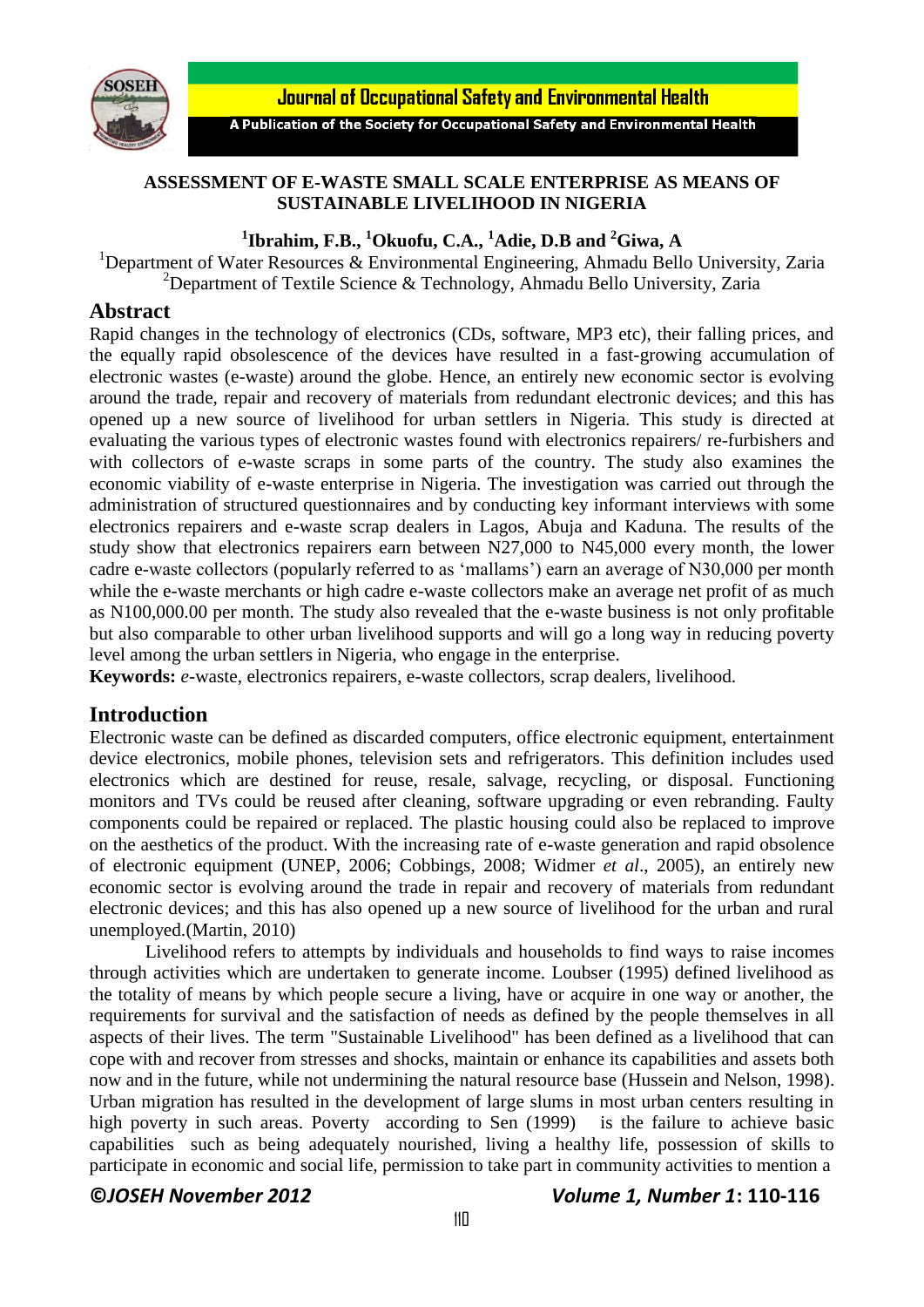few. Studies have indicated that poverty surveys do not adequately sample such settlements and as such, the incidence of urban poverty is likely to be higher than indicated by most statistics (Kuiper and van der Ree, 2005). Hence, urban poverty is rapidly increasing in pace with overall urbanization due to such migrations as is evidenced in sub-Saharan Africa, where the number of poor has risen from 227 million in 1990 to 314 million in 2001, and is expected to rise further in the next decade (Vandenberg, 2006). In a World Bank report (World Bank 2004), people living on \$1 per day or less in sub-Saharan Africa have been estimated at 46.5% in 2001 and was projected to reduce to 42.3% by 2015 which indicate that the region may not attain the 22.3% target required to meet the MDG. A rundown of population living on \$1 per day or less in all the sub-saharan African countries (Table 1) shows that Nigeria has the highest population of urban settlers living on a dollar or less.

| Country             | Year | Population living on \$1 per day or less |       |          |
|---------------------|------|------------------------------------------|-------|----------|
|                     |      | Urban                                    | Rural | National |
|                     |      | %                                        | %     | %        |
| <b>Burkina Faso</b> | 1999 | 5                                        | 74    | 62       |
| Ghana               | 1998 |                                          | 55    | 38       |
| Kenya               | 1998 |                                          | 32    | 25       |
| Madagascar          | 1997 | 29                                       | 74    | 63       |
| Mali                | 1995 | 28                                       | 90    | 72       |
| Niger               | 1997 | 11                                       | 70    | 60       |
| Nigeria             | 1999 | 37                                       | 82    | 68       |
| Senegal             | 1997 |                                          | 43    | 26       |
| Tanzania            | 1999 | 11                                       | 62    | 49       |
| Zambia              | 1996 | 11                                       | 88    | 60       |
| Zimbawe             | 1994 | 2                                        | 58    | 41       |

**Table 1:** Population living on \$1 per day or less in Sub-Saharan African Countries

Source: Sahn and Stiffel (2003)

Over the years, Nigeria has experienced rapid urbanization, with 50% of its population living in urban centers in 2010. The high population growth increases the need to open up productivity and welfare-enhancing potential of Nigeria's urban areas. Unemployment continues to be high, especially among the youth**,** overall unemployment rate in Nigeria was 23.9% in 2011 although there exist regional disparities in unemployment rate in Nigeria ranging from 33% in the northeastern region to about 8% in Lagos State (African Development Bank Group 2013).

Scavenging from the waste stream, or waste picking, is an important economic activity that provides an income to over 15 million people worldwide and has a financial impact of several billion US\$ every year. According to the Bureau of Labor Statistics U.S. Department of Labor (2012), One percent of the urban population in developing countries make a living from scavenging. Scavenging is a common income-generating activity for disadvantaged individuals. Millions of people worldwide survive by recovering recyclable materials from waste. Traditionally, waste pickers have been considered a problem and municipalities have tried to get rid of them and as such, scavenging is still illegal in many cities of Africa, Asia, and Latin America. (Martin, 2010)

Repairs of electronic equipment is also a source of livelihood for many who choose that line of trade and it is lucrative and sustainable in a society where majority of the populace can afford to buy used or second hand electronics. Trading of secondhand electronics is currently booming at the famous 'computer village' in Lagos, Nigeria, owing to the large-scale importation of secondhand electronics into the state. These are the major sources of e-wastes as most of these secondhand electronics are e-wastes in disguise while others have limited lifespan before landing in repair workshops (Nnorom and Osibanjo 2008). The situation in Nigeria is such that majority of the populace depend on these secondhand electronics to have access to information and entertainment; this implies that the accumulation of e-wastes from them in repair workshops and dumpsites is likely to remain for long. These are indications that apart from those already involved in the e-waste trade and repairs, employment opportunities are likely to open to many more of the Nigerian unemployed. This study therefore aims to assess the viability of e-waste scavenging and repairs as a means of livelihood for the Nigerian youths and to determine whether or not it compares well with other sources of livelihood among the urban settlers in Nigeria.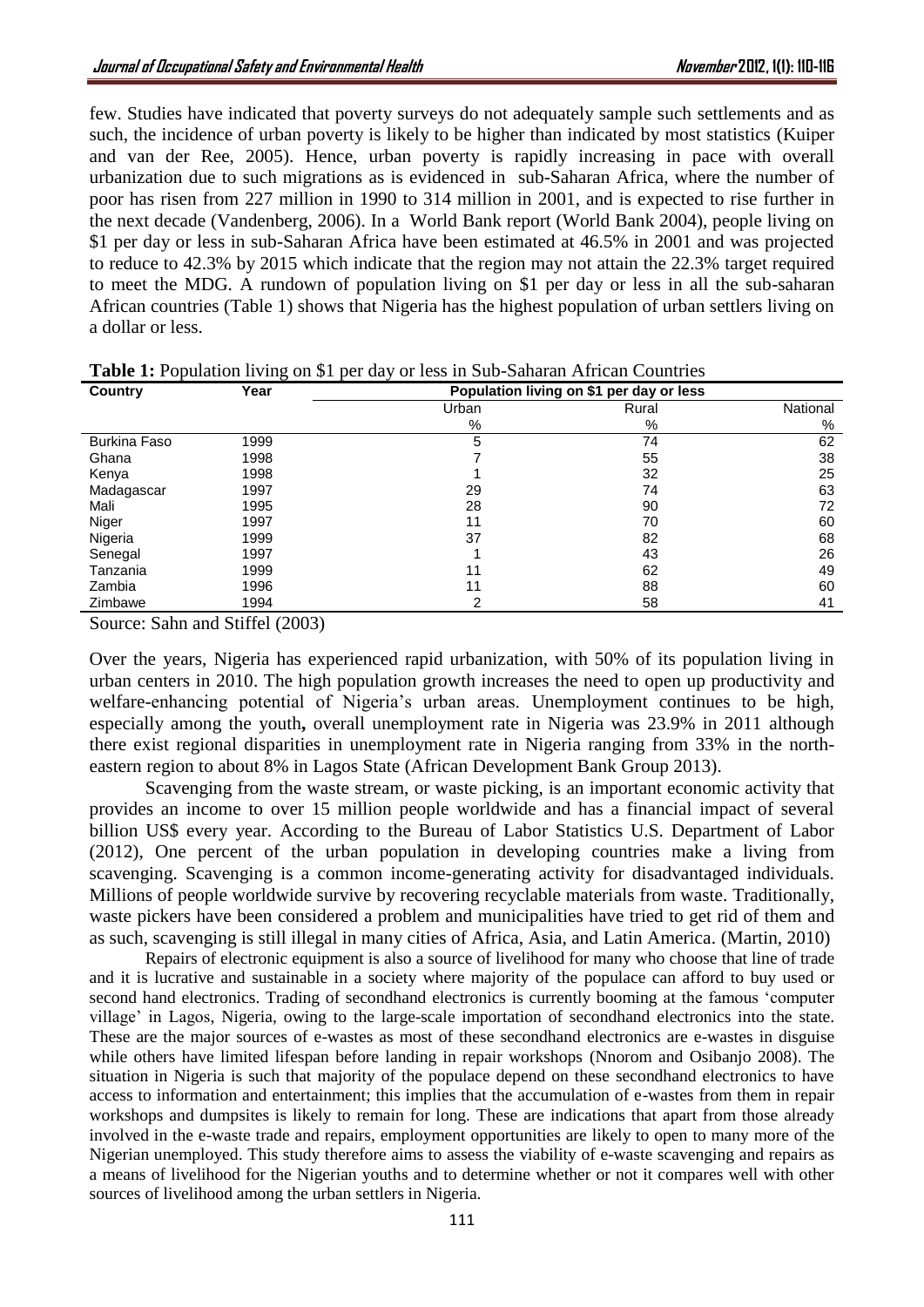#### **Ibrahim, F.B., Okuofu, C.A., Adie, D.B and Giwa, A (2012). Assessment of e-waste small scale enterprise as means of sustainable livelihood in Nigeria**

# **Materials and Methods**

Field studies were conducted through self-administered questionnaires and key informant interviews with the e-waste repairers, e-waste scavengers and scrap dealers in three cities in three different states (Lagos State, Kaduna Sate and Abuja) in Nigeria from February to August 2011. The cities where the study was conducted are- Kaduna metropolis in the northern Nigeria, Abuja (FCT) municipality in central part of the country and Lagos metropolis in the southern part of the country. The sampling locations are as shown in Figure 1.



# **Results and Discussion**

**Viability of E-Waste Repairs/ Refurbishing and Scrap Trade in the Study Areas: Repairers/Re-furbishers:** The study showed that repairs/refurbishment of electronic equipments in Nigeria is mainly within the informal sector of e-waste management. However, in Kaduna metropolis 2 major electronics distributors were found to have repair workshops within their organization as part of the services they offer to their customers and these can be referred to as formal. Aside from this group, all other repair workshops fall under the informal e-waste sector and are owned by individual electronic repairers. The quantities of electronic items surveyed (Ibrahim, 2011) in some repair workshops in the Computer village Lagos, Central Kaduna and Abuja respectively are as shown in Table 2.

|                                                 |           |                   | <b>Twore I</b> Comparer Remo our rejea in comparer workingpo in Comparer winage Eagles |                                        |
|-------------------------------------------------|-----------|-------------------|----------------------------------------------------------------------------------------|----------------------------------------|
| <b>Items surveyed</b>                           | Total no. | No. unserviceable | No. for minor repairs                                                                  | No. for major repairs/<br>refurbishing |
| <b>Computer Village Lagos</b><br>(5 Workshops)  |           |                   |                                                                                        |                                        |
| <b>CPU</b>                                      | 141       | 35                | 15                                                                                     | 91                                     |
| Keyboard                                        | 337       | 141               | 23                                                                                     | 173                                    |
| Monitor (CRT)                                   | 449       | 112               | 23                                                                                     | 314                                    |
| Monitor (LCD)                                   | 818       | 23                | 43                                                                                     | 752                                    |
| Printer                                         | 77        | 33                | 10                                                                                     | 34                                     |
| <b>Computer Village Lagos</b><br>(33 Workshops) |           |                   |                                                                                        |                                        |
| <b>TVs</b>                                      | 1086      | 108               | 917                                                                                    | 61                                     |
| Refrigerator                                    | 916       | 89                | 712                                                                                    | 89                                     |
| Video recorder                                  | 156       | 14                | 135                                                                                    | 7                                      |
| Radio                                           | 772       | 106               | 630                                                                                    | 36                                     |
| Mobile phone                                    | 3612+40kg | 471               | 2990                                                                                   | 693                                    |
| CD player                                       |           |                   |                                                                                        |                                        |

**Table 2:** Computer items surveyed in computer workshops in Computer Village Lagos

Source: Field survey, 2011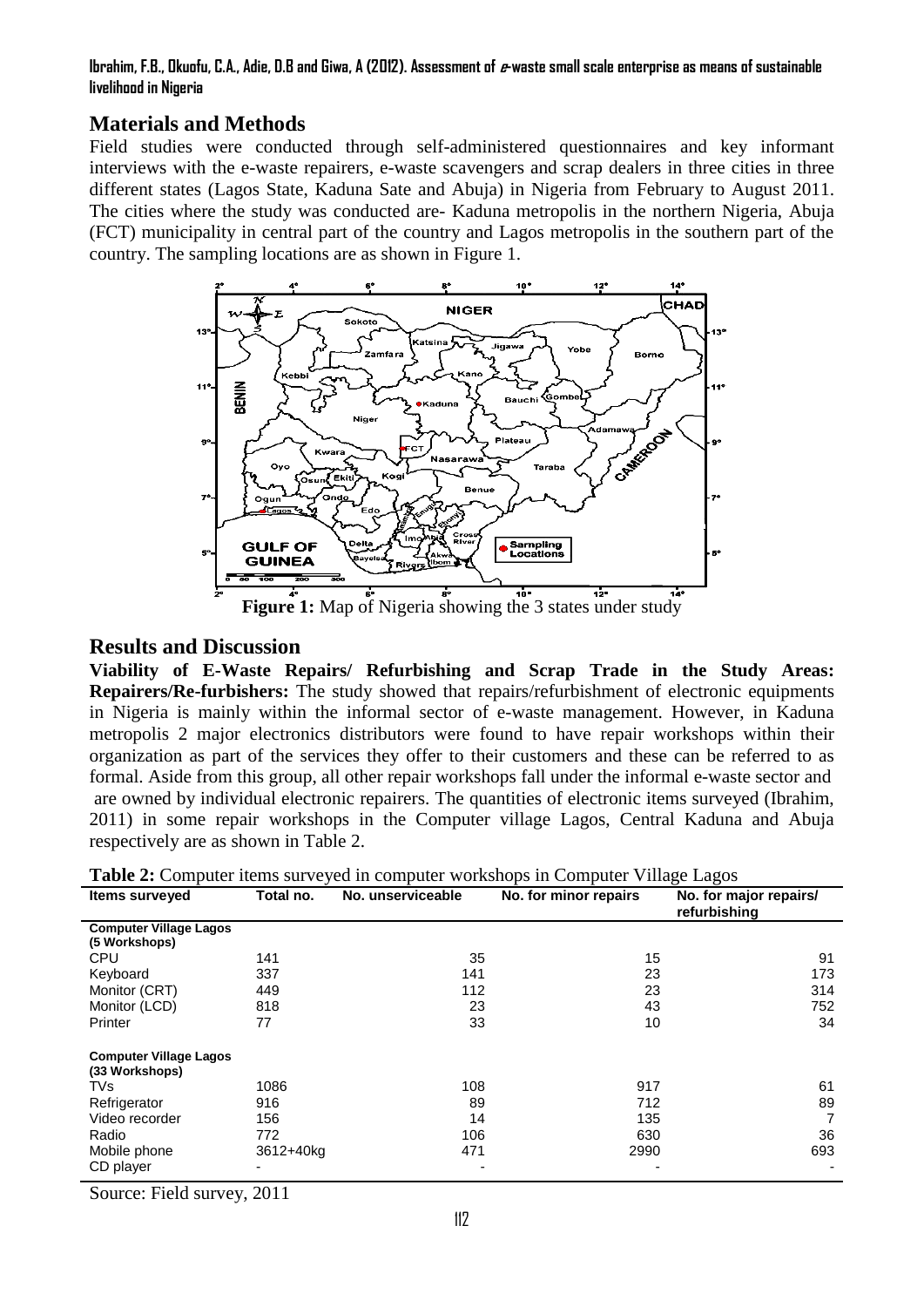| Table 3: Computer items surveyed in computer workshops in Kaduna |  |  |  |  |  |  |  |  |
|------------------------------------------------------------------|--|--|--|--|--|--|--|--|
|------------------------------------------------------------------|--|--|--|--|--|--|--|--|

| <b>Items surveyed</b> | Total no. | No. unserviceable | No. for minor repairs | No. for major repairs/<br>refurbishing |
|-----------------------|-----------|-------------------|-----------------------|----------------------------------------|
| Kaduna                |           |                   |                       |                                        |
| (4 Workshops)         |           |                   |                       |                                        |
| <b>CPU</b>            | 225       | 69                | 90                    | 66                                     |
| Keyboard              | 210       | 59                | 132                   | 19                                     |
| Monitor (CRT)         | 84        | 20                | 33                    | 31                                     |
| Monitor (LCD)         | 103       | 35                | 21                    | 47                                     |
| Printer               | 106       | 24                | 59                    | 23                                     |
| Kaduna                |           |                   |                       |                                        |
| (39 repair Workshops) |           |                   |                       |                                        |
| TVs                   | 739       | 227               | 304                   | 208                                    |
| Refrigerator          | 577       | 138               | 217                   | 222                                    |
| Video recorder        | 318       | 35                | 256                   | 27                                     |
| Radio                 | 299       | 103               | 115                   | 81                                     |
| Mobile phone          | 35        | 2                 | 29                    | 4                                      |
| CD player             | 309       | 70                | 158                   | 81                                     |

Source: Field survey, 2011

| <b>Table 4:</b> Computer items surveyed in computer workshops in Abuja |
|------------------------------------------------------------------------|
|------------------------------------------------------------------------|

| <b>Items surveyed</b> | Total no. | No. unserviceable | IJ<br>No. for minor repairs | No. for major repairs/<br>refurbishing |
|-----------------------|-----------|-------------------|-----------------------------|----------------------------------------|
| Abuja                 |           |                   |                             |                                        |
| (12 Workshops)        |           |                   |                             |                                        |
| <b>TVs</b>            | 6         | 2                 | 3                           |                                        |
| Refrigerator          | 9         | 5                 | 2                           |                                        |
| Video recorder        | 4         | 2                 |                             |                                        |
| Radio                 | 16        |                   | 6                           | 6                                      |
| Mobile phone          | 179       | 75                | 77                          | 27                                     |
| CD player             | 23        |                   | 15                          |                                        |
| Abuja                 |           |                   |                             |                                        |
| (17 repair Workshops) |           |                   |                             |                                        |
| <b>CPU</b>            | 63        | 16                | 25                          | 22                                     |
| Keyboard              | 39        | 16                | 22                          |                                        |
| Monitor (CRT)         | 39        | 6                 | 28                          | 5                                      |
| Monitor (LCD)         | 9         | 3                 | 4                           | 2                                      |
| Printer               | 22        |                   | 9                           | 6                                      |

Source: Field survey, 2011

From Tables 2, 3 and 4, it is evident that repairs of computers and its accessories as well as other electronics listed are highly patronized especially in Lagos and Kaduna. The lower numbers of electronics for repairs recorded in Abuja is due to the fact that most of the repair workshops are located outside Abuja central. The survey showed that computer monitors and CPU (central processing unit) are the highest number of electronic equipment found in repair workshops while mobile phones recorded highest among other electronic items studied. It can be inferred from this study that the repairers/refurbishers play an important role of extending the lifespan of electronic equipment through repairs and refurbishment as some electronic equipment are returned to their owners after minor or major repairs for reuse.

The quantities of electronic equipments found in the repair workshops shows that there is sufficient electronics for the sustainability of the enterprise and the possibility of increasing the viability through proper training of repairers is very high. A recent report by Schluep (2010) on ewaste management in developing countries focusing on Africa categorized Nigeria as one of the promising countries for the introduction of pre-processing technologies if the informal sector is given strong support in capacity building through technology and knowledge exchange. Also, the fact that some unserviceable electronics were found (abandoned) in the repair shops visited suggests that repair workshops serve as dumping grounds for e-wastes and is therefore a direct source of e-wastes for scrap dealers and scavengers.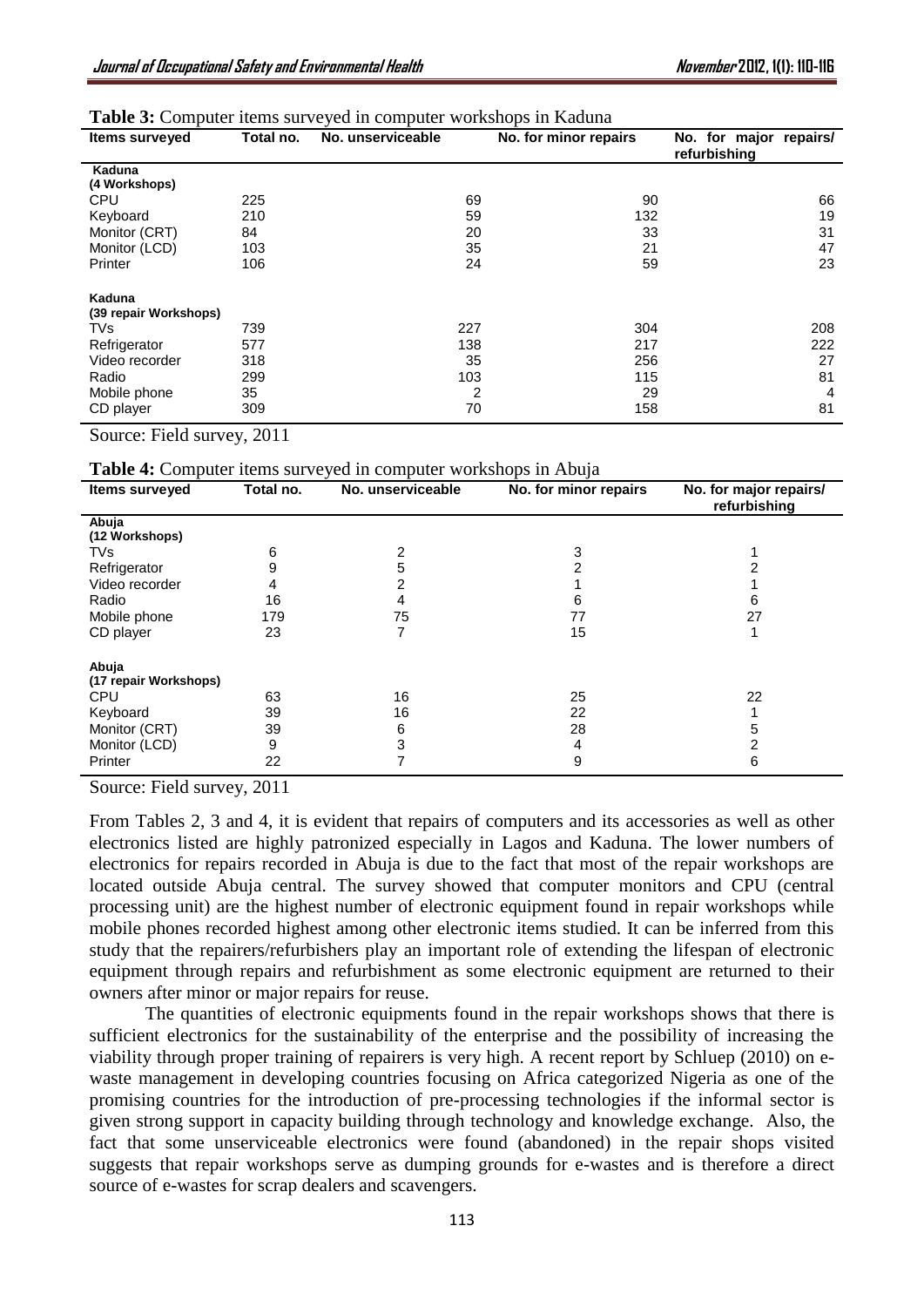### **Ibrahim, F.B., Okuofu, C.A., Adie, D.B and Giwa, A (2012). Assessment of e-waste small scale enterprise as means of sustainable livelihood in Nigeria**

## **(b) Informal e-waste collectors**

There are no formal e-waste collectors in Nigeria presently; however, informal individuals/ groups referred to as "mallams" collect e-waste for the purpose of extracting metal scraps. For instance, in the computer village in Lagos, these informal groups buy unserviceable/unrepairable computers and other electronics for extraction of metals and plastics from them. The situation is similar at the Ojota dumpsite where these scrap dealers erect their stalls for the purpose of extracting metals/plastics from electronic wastes that are brought to the dumpsites for landfilling. Table 5, 6 and 7 shows the quantity of e-wastes found with 16 scrap dealers at both the computer village and Ojota dumpsite in Lagos and 1 scrap dealer in Abuja. Tables 5, 6 and 7 show the quantities of electronic scraps found with some e-waste scrap dealers in Lagos and Abuja. A total of 132.2 tons of scraps from computer and its accessories and 37.99 tons of scraps from other electronic items were found with 16 scrap dealers in Lagos while 2.72 tons of scraps from both computer and other electronic items were found with 1 scrap dealer within the FCT.

**Table 5:** E-waste from computer items found with 16 scrap dealers at computer village and Ojota dumpsite

| <b>Computer items</b>      | <b>Quantity of items</b> | <b>Weight (tons)</b> |
|----------------------------|--------------------------|----------------------|
| <b>CPU</b> motherboard     | $515$ pieces $+50$ tons  | 53.50                |
| Keyboard                   | 530 pieces $+50$ tons    | 51.11                |
| <b>Monitor (CRT)</b>       | 237 pieces + 15 tons     | 17.70                |
| <b>Monitor (LCD)</b>       | 82 pieces + 10 tons      | 10.41                |
| <b>Printer</b>             | 32 pieces                | 0.20                 |
| <b>Total Weight (tons)</b> |                          | 132.92               |

The average weight of CPU, keyboard, CRT monitor, LCD monitor and printer are estimated as 6.8kg, 2kg, 11.38kg, 5.0kg and 6.5kg respectively.

**Table 6:** Other items found with 16 scrap dears at Computer Village and Ojota dumpsite

|                            | ຼ<br>$\cdot$         |
|----------------------------|----------------------|
| <b>Electronic Items</b>    | <b>Weight (tons)</b> |
| TVs                        | 5.94                 |
| Refrigerators              | 16.32                |
| Video recorder             | 1.85                 |
| Radio                      | 1.14                 |
| Mobile phone               | 6.26                 |
| CD player                  | 6.48                 |
| <b>Total Weight (tons)</b> | 37.99                |

**Table 7:** Electronic items found with 1 scrap dear at Abuja

| <b>Electronic Items</b>    | Quantity | <b>Weight (tons)</b> |
|----------------------------|----------|----------------------|
| CPU motherboard            | 66       | 0.45                 |
| Keyboard                   | 32       | 0.06                 |
| Monitor (CRT)              | 33       | 0.38                 |
| Monitor (LCD)              | 15       | 0.08                 |
| Printer                    | 36       | 0.23                 |
| <b>TVs</b>                 | 9        | 0.27                 |
| Refrigerators              | 5        | 0.60                 |
| Video recorder             | 10       | 0.11                 |
| Radio                      | 26       | 0.20                 |
| Mobile phone               | 47       | 0.01                 |
| CD player                  | 41       | 0.33                 |
| <b>Total Weight (tons)</b> |          | 2.72                 |

The average weight of TV, refrigerator, Video recorder, Radio, mobile phone and CD player are estimated as 30kg, 120kg, 10.8kg, 7.52kg, 0.23kg and 8.0kg respectively. These results shows that more scraps are generated from computer and its accessories and this is due to the fast growing use of Information and Communication Technology as well as rapid turnover in technology which has led to increased use of ICT equipments such as computers and in turn the increase in the wastes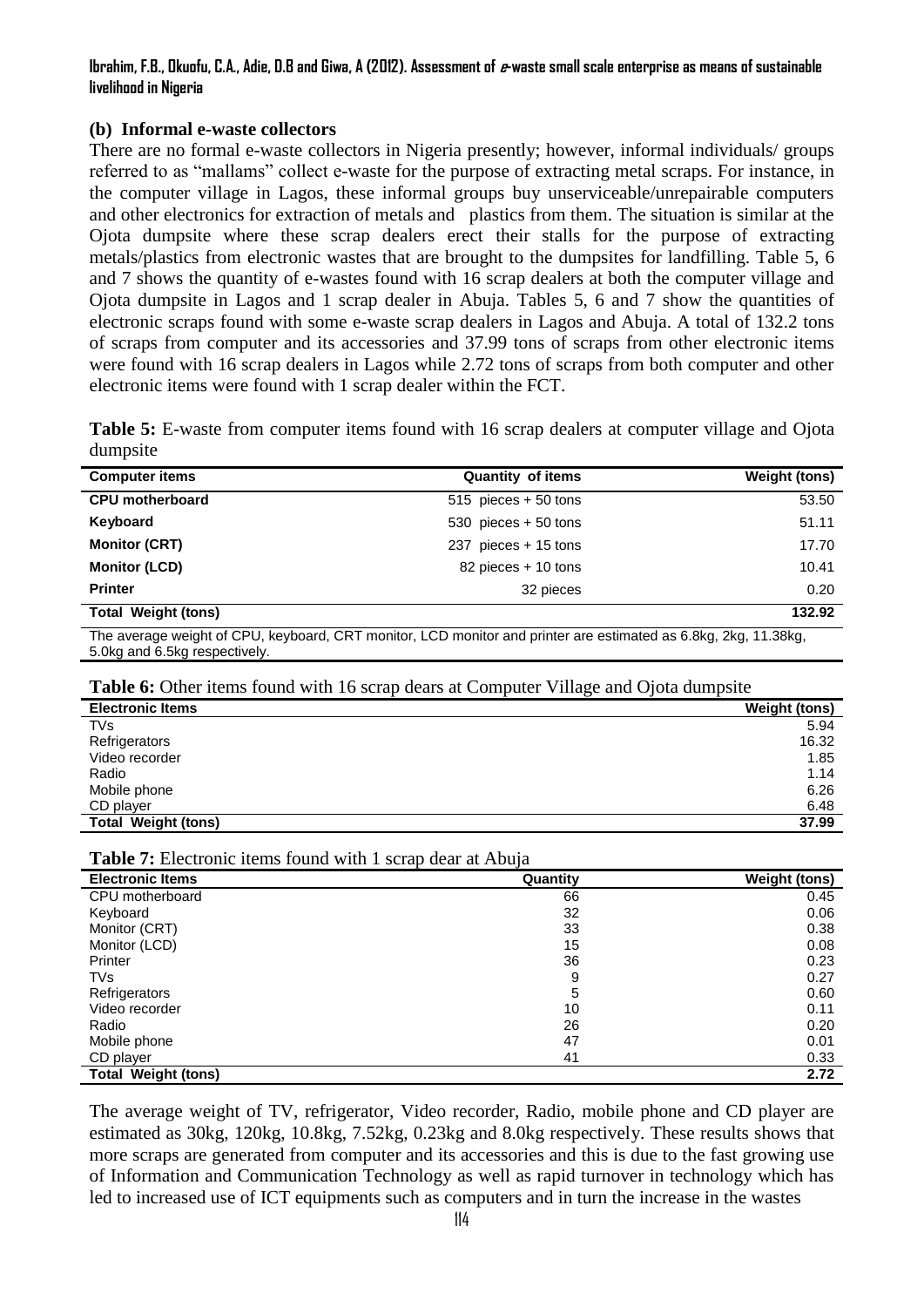generated from them. This increase in e-waste generation also translates to increase in the trade of scraps generated and creation of employment opportunities for the urban settlers.

*Assessment of Income Generation from E-Waste Enterprise in the Study Areas***:** The study assessed the average incomes from e-waste enterprise in the study areas in order to compare the incomes with that of other similar means of livelihood as obtained from other studies. It was found from the study that an electronics repairer in Lagos earns an average of N45, 000 every month while their counterparts in Kaduna and Abuja earn N33, 000 and N27, 000 averagely respectively. This income is well above the current minimum wage in the country which is N18,000 per month. The average input, average output and the average income per month for each of the study areas are as shown in Table 8. Also, the collection, extraction and sales of plastics and metal scraps is a lucrative business for the group of the scavengers or "mallams" who earn as much as N30,000 averagely per month from the business while the scrap dealers make between N200,000.00 to N1.2 million with average net profit of as much as N100,000.00 per month.

A recent study in Lagos (Manhart *et al*., 2011), revealed that the e-waste refurbishing sector in Lagos generates about 50.8 million US dollars per year which is equivalent to 0.015% of Nigeria's GDP and also pay tax to the Local and State Governments to the tune of 419,000 US dollars annually. Also, the same study reported that the sector has its own apprenticeship which produces around 2,000 alumni per year. A comparison of the earnings from various urban livelihood supports as shown in Table 9 shows that the income from e-waste enterprise is within the axis of what obtains in similar trades among the urban settlers in Nigeria. Moreover, except for the employee, who are usually apprentice in training, the income from all the self employed livelihood supports is well above the minimum wage of the country which is N18,000.00.

|               | Average income per<br>month | Average output | Average income |  |  |
|---------------|-----------------------------|----------------|----------------|--|--|
| Lagos         | 5,000.00                    | 50,000.00      | 45,000.00      |  |  |
| Kaduna        | 12,000.00                   | 45,000.00      | 33,000.00      |  |  |
| Abuja         | 5,000.00                    | 32,000.00      | 27,000.00      |  |  |
| Scrap dealers | 300,0000.00                 | 400,000.00     | 100,000.00     |  |  |
| Scavengers    | 5,000.00                    | 30,000.00      | 25,000.00      |  |  |

**Table 8**: Average income (N) from electronics repair

**Table 9:** Comparison of earnings (N) from various urban livelihood supports

| <b>Livelihood supports</b> | Average earnings per month |           | <b>Source</b>        |
|----------------------------|----------------------------|-----------|----------------------|
|                            | Self employed              | Employee  |                      |
| Mechanic                   | 35,000.00                  | 14,000.00 | Duru, 2012           |
| Tailoring                  | 37,000.00                  | 15,000.00 | Duru, 2012           |
| Electrical works           | 46,000.00                  | 19,000.00 | Duru, 2012           |
| <b>Electronics Repairs</b> | 35,000.00                  |           | Present study        |
| & refurbishing             |                            |           |                      |
| <b>Electronics Repairs</b> | 70.000.00                  | 13.000.00 | Manhart et al., 2012 |
| & refurbishing             |                            |           |                      |
| Welding                    | 38,000,00                  |           | Duru.2012            |
| Trading                    | 45,000,00                  |           | Duru, 2012           |
| e-waste scavenging         | 25,000.00                  |           | Present study        |
| e-waste scavenging         |                            | 85,500.00 | Manhart et al., 2012 |
| e-waste scrap trading      | 100,000.00                 |           | Present study        |
| Commercial motorcycle      | 42,000.00                  | 33,000.00 | Ogunrinola, 2011.    |

**Improvement of the means of livelihood of urban settlers through e-waste small business/ enterprise:** Although the e-waste enterprise is very promising as a source of livelihood for the urban settlers, it is still possible to improve the productivity of the sector if appropriate strategy is put in place. Some of the ways of improving the productivity is by improving the skills used by the repairers and refurbishers by giving them strong support in capacity building through technology and knowledge exchange with developed countries. They can also be trained on pre-processing